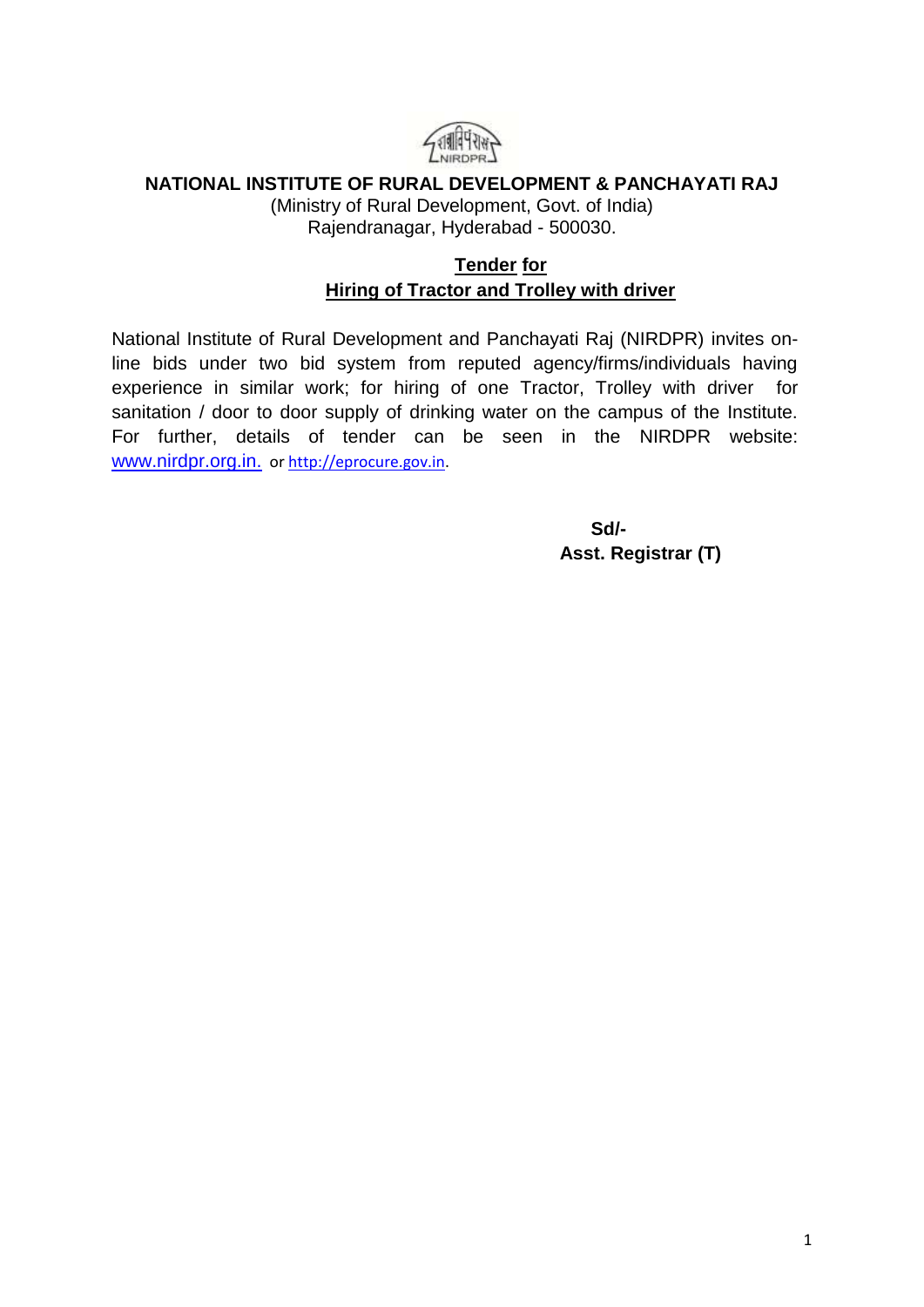

### **NATIONAL INSTITUTE OF RURAL DEVELOPMENT & PANCHAYATI RAJ**

(Ministry of Rural Development, Govt. of India) Rajendranagar, Hyderabad - 500030.

...

# **Tender for Hiring of Tractor and Trolley with driver**

- 1. On-line bids (techno-commercial) are invited under two bid system for "Hiring of Tractor and Trolley with Driver" at NIRDPR, Rajendranagar, Hyderabad – 500 030, Telangana State..
- 2. Tender document may be downloaded from Central Public Procurement (CPP) Portal [https://eprocure.gov.in](https://eprocure.gov.in/). The time schedule for the tendering activities shall be as under:

| j.   | Date of notification of tender notice on CPP<br>Portal / publication in the newspaper                                                   | 3.11.2020                                                                                                                                                |  |  |  |
|------|-----------------------------------------------------------------------------------------------------------------------------------------|----------------------------------------------------------------------------------------------------------------------------------------------------------|--|--|--|
| ii.  | Last date of uploading of the bids by the<br>intending bidders along with scanned copy of<br><b>Earnest Money Deposit</b>               | 24.11.2020 by 3.00 PM                                                                                                                                    |  |  |  |
| iii. | Last date of submission of Demand Draft in<br>original payable in favour of NIRDPR,<br>Hyderabad towards Earnest Money Deposit<br>(EMD) | 24.11.2020 by 3.00 PM                                                                                                                                    |  |  |  |
| iv.  | Amount of Earnest Money Deposit                                                                                                         | Rs. 20,000/- (Rs. twenty thousand<br>only)                                                                                                               |  |  |  |
| v.   | bids<br>Date of downloading of technical<br>received on-line by the last date and time                                                  | 25.11.2020 at 3.00 PM                                                                                                                                    |  |  |  |
| vi.  | Date of downloading of financial bids                                                                                                   | To be notified later to only those<br>bidders who qualify in technical bids.                                                                             |  |  |  |
| vii. | <b>Tendering Authority</b>                                                                                                              | Assistant Registrar (T)<br>National<br>Institute<br>of<br>Rural<br>Development & Panchayati Raj<br>Rajendranagar, Hyderabad-500 030<br>Tel. 040-24008405 |  |  |  |

- 3. Bids shall be submitted online only at CPPP website: **[https://eprocure.gov.in.](https://eprocure.gov.in/)**
- 4. Not more than one tender shall be submitted by one contactor or contractors having business relationship. Under no circumstance will father and his son(s) or other close relations who have business relationship with one another (i.e. when one or more partner(s)/director(s) are common) be allowed to tender for the same contract as separate competitors. A breach of this condition will render the tenders of both parties liable for rejection.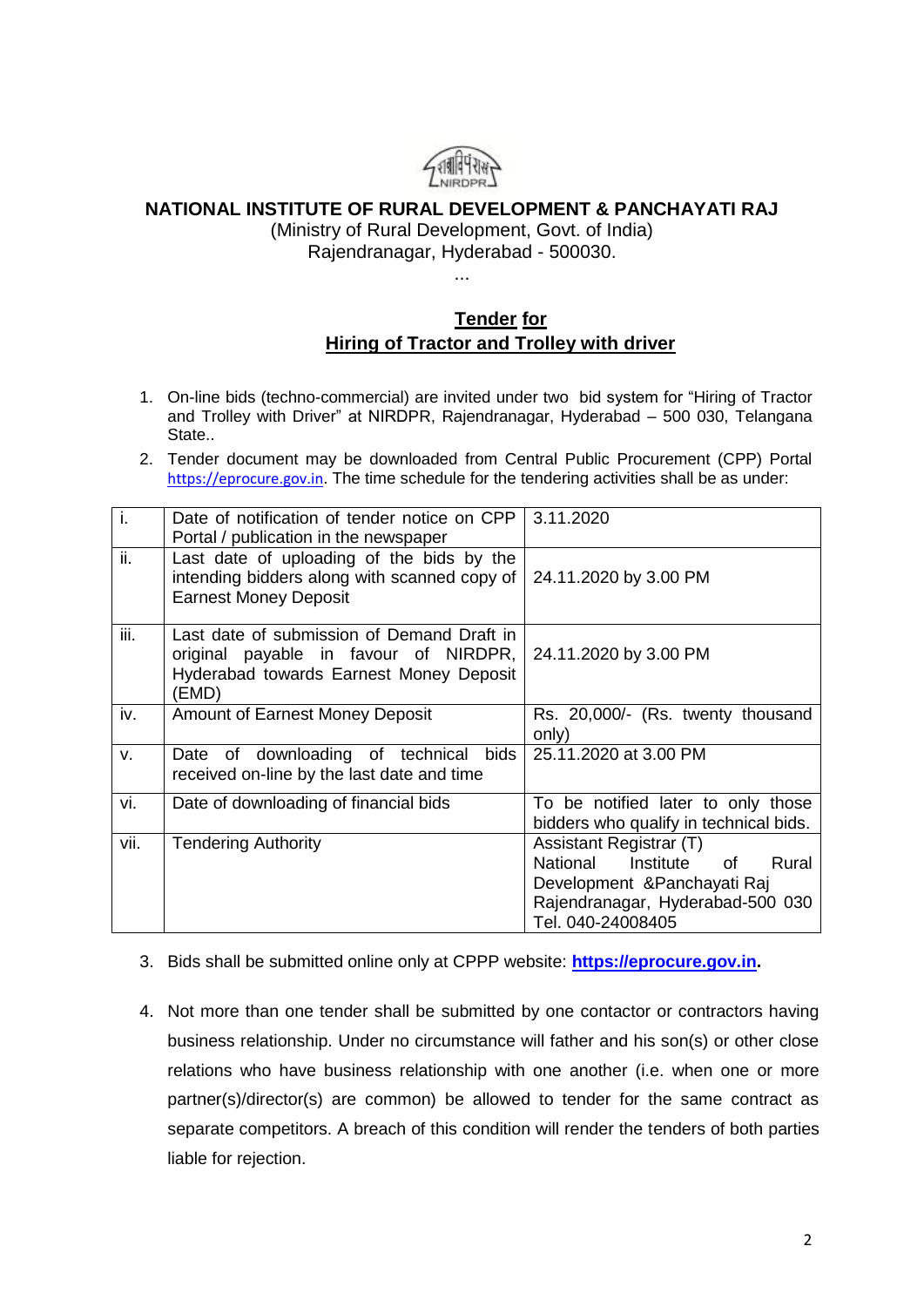- **5.** The Hard Copy of original instrument i.e. Demand Draft in respect of earnest money deposit, original copy of affidavits, and credit facility certificate must be delivered to the Asst. Registrar (T), NIRD&PR, Rajendranagar, Hyderabad – 500030 on or before bid opening date/time as mentioned in critical date sheet.
- 6. Bids will be downloaded online as per date/time as mentioned in th**e Tender Critical Date Sheet** at Central Public Procurement Portal (https://eprocure.gov.in). After online opening of Technical-Bid the results of their qualification as well as downloading of Price-Bid will be intimated later.
- 7. **Submission of Tender**

The tender shall be submitted online in two parts, viz., technical bid (Annexure-I) and financial bid (Annexure-II). The offers submitted by Telegram/Fax/email shall not be considered. No correspondence will be entertained in this matter.

# 8. **Instructions to Bidders for submission of Online Bids are detailed in Annexure –III. Any assistance needed can be obtained from tendering authority.**

# **General Terms and Conditions**

- 1. The bidding document can be downloaded from 3.11.2020 and the last date for uploading of bids by the intending bidders simultaneously sending the original DD for Rs. 20,000/- towards EMD to the Institute through post/courier/in person is 24.11.2020 by 3.00 pm.
- 2. Tenders will not be accepted without Earnest Money.
- 3. Taxes, if any, will be paid as applicable from time to time.
- 4. The payment will be made only after the proper and satisfactory working of tractor- trolley and driver.
- 5. NIRDPR reserves the right to accept or reject any/ all tenders without specifying any reason and the decision in the matter will be final.

# **Asst. Registrar (T)**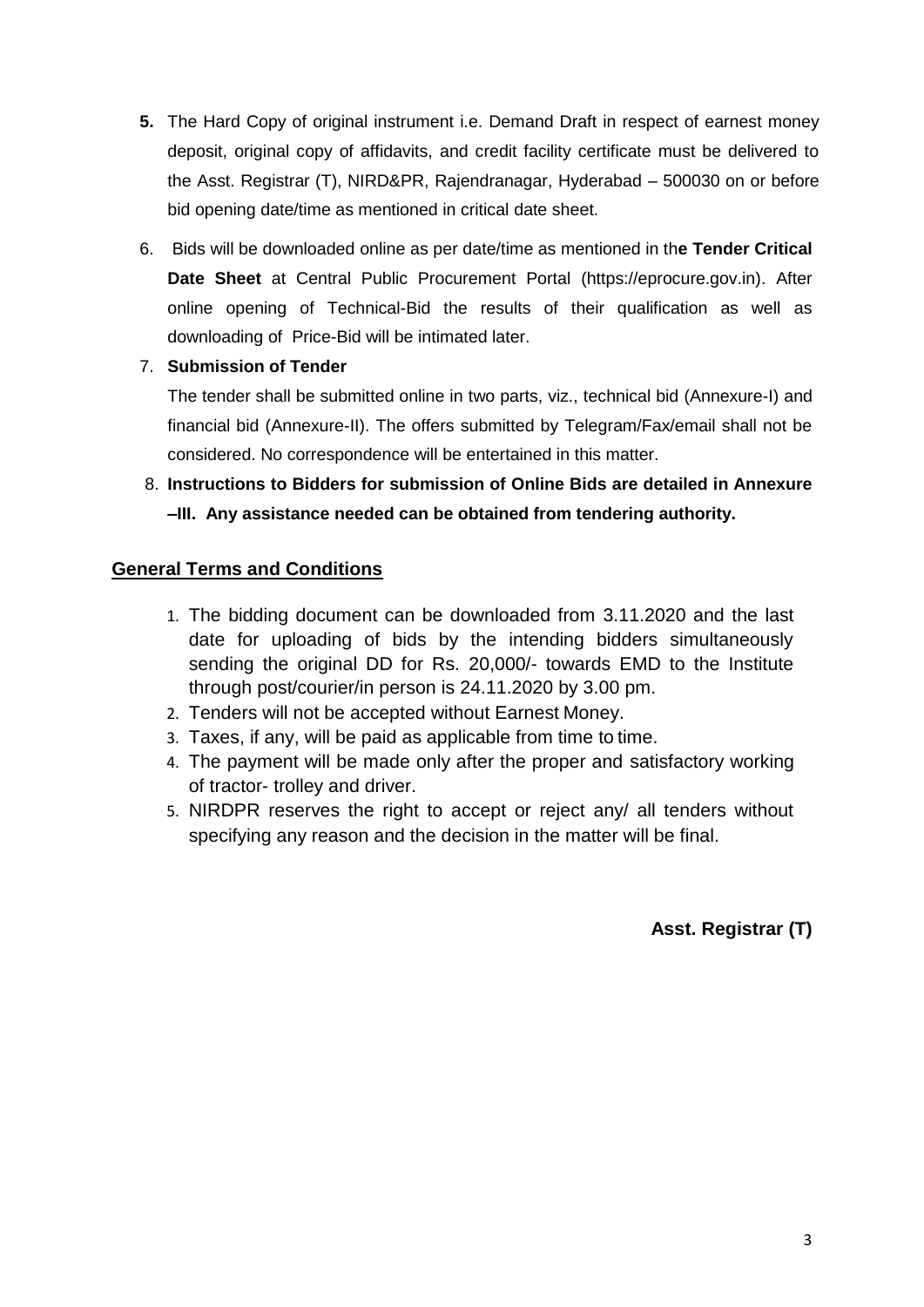# **TERMS AND CONDITIONS**

# **A. Objective**

In order to improve the primary activities of Solid Waste Collection it is decided by NIRDPR authority to engage one tractor, trolley (Hydraulic type) collection of door-to-door garbage from the campus residents. A water tanker is already available with the Institute and the successful bidder should utilize the same for door-to-door supply of water on the campus.

## **B. Submission of Tender – one line bids under two bid system (technical and financial bid)**

# *The following scanned documents should be uploaded in:*

## *a) "TECHNICAL BID"*

- *i*) **Annexure-I** filled and duly signed and stamped along with the documents listed below.
- *ii*) Scanned copy of the DD for Rs. 20,000/- (Rupees twenty thousand only) towards EMD.
- *iii*) Scanned copy of the PAN Card of the firm/ company
- *iv)* Scanned copy of the GST registration of the firm/ company and registration details.
- *v)* Scanned copy of the Registration copy of the tractor (Below 5 years old) with valid documents.
- *vi)* Unconditional acceptance of terms and conditions of the tender as per Annexure-IV.

### *b) "FINANCIAL BID"*

- i) Price Bid document as per **Annexure-II** duly signed and stamped and uploaded.
- ii) Price quoted must be firm and fixed for a period of at least one year. Variations and escalations will not be allowed.
- iii) The bidders are required to furnish their offers in the price proposal both in words and figures. Corrections if any shall be made by crossing out, initialing, dating and rewriting. (Any condition with regard to financial aspects, payments, terms of rebate etc. beyond the prescribed financial terms of NIRDPR will make the bidder invalid. Therefore it is in the interest of the bidder not to write anything extra in the Price Proposal except the price)

## C. **Terms and conditions**

i) Tender may be submitted in English language only. Incomplete/ telegraphic or conditional proposal (s) is not acceptable.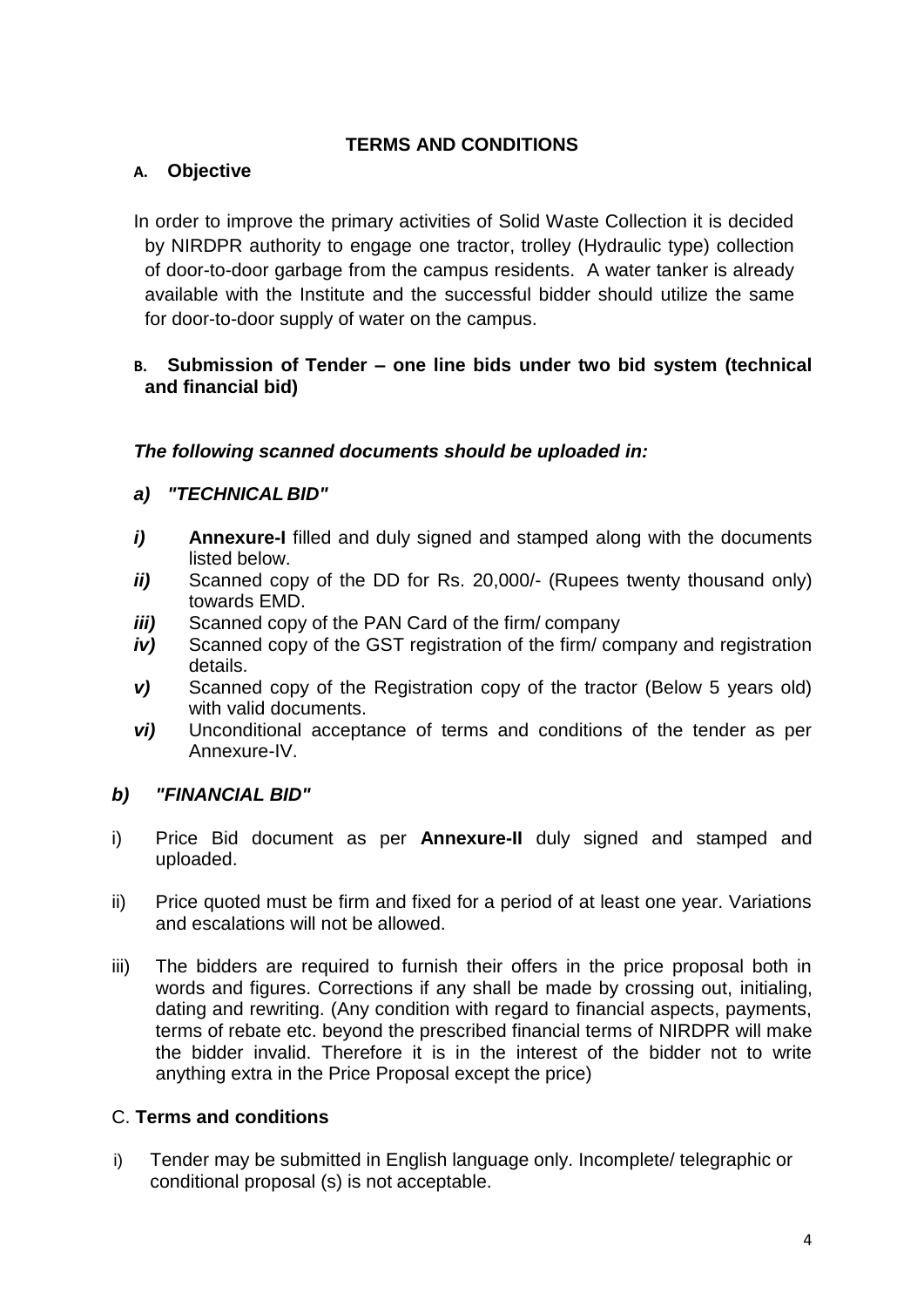- ii) All terms and conditions of the tender must be accepted in full and taken there of the bidder must sign at the bottom of each page of the document and submit the same along with the technical bid.
- iii) The tractor should be in good condition below 5 years old with valid documents along with driver. The tractor (with trolley) and driver must be available on the campus for all the days during the contract period.
- iv) Letter of Award (LoA) will be given to the selected bidder and an agreement will be executed with the selected bidder within the 7 (seven) days of issuance of LoA.
- v) Commencement of work should be made within 15 (Fifteen) days from the date of issuance of the work order.
- vi) All taxes and duties as prescribed both under Central and State Government would be applicable.
- vii) Canvassing in any manner is strictly prohibited. The same will lead to rejection of the proposal.
- viii) In case of any correction or over writing made by the bidder in the rates offered, it should be signed & sealed by the bidders; otherwise quotations are liable for rejection.
- ix) Any clarification on the technical specification and commercial terms and conditions may be clarified in writing from Asst. Registrar (T) through the email ID: [srinivasaraob.nird@gov.in.](mailto:srinivasaraob.nird@gov.in)
- x) NIRDPR reserves the right to accept or reject any/ all tenders without specifying any reason and the decision in the matter will be final.

# **D. Earnest Money Deposit (EMD)**

EMD in shape of Demand Draft from a nationalized bank should have to be submitted in favour of NIRDPR, payable at Hyderabad. The hard copy of the original DD should be sent to the Institute through post/courier/in person as per the schedule mentioned at critical date sheet. No interest will be paid for the EMD amount under any circumstances. EMD will be refunded without any interest to the unsuccessful bidders after finalization of the bid. EMD would be forfeited in case of non compliance of the work order by the successful bidder. In case of successful bidder, the EMD should be refunded without any interest after execution of work and subject to submission of performance bank guarantee 10% of the project cost during signing of agreement.

# **E. Scope of Work**

The scope of work includes providing of one tractor, trolley (Hydraulic) along with driver on hire basis for a period of 1 (ONE) Year. The contract period is extendable for one more year based on performance and existing terms and conditions. The successful bidder should provide the services till finalization of new tender or completion of contract period whichever is later.

The tractor so provided by the successful bidder should be utilized for door to door collection of garbage using the existing methodology of segregating the biodegradable and non-biodegradable at the household level. The maintenance of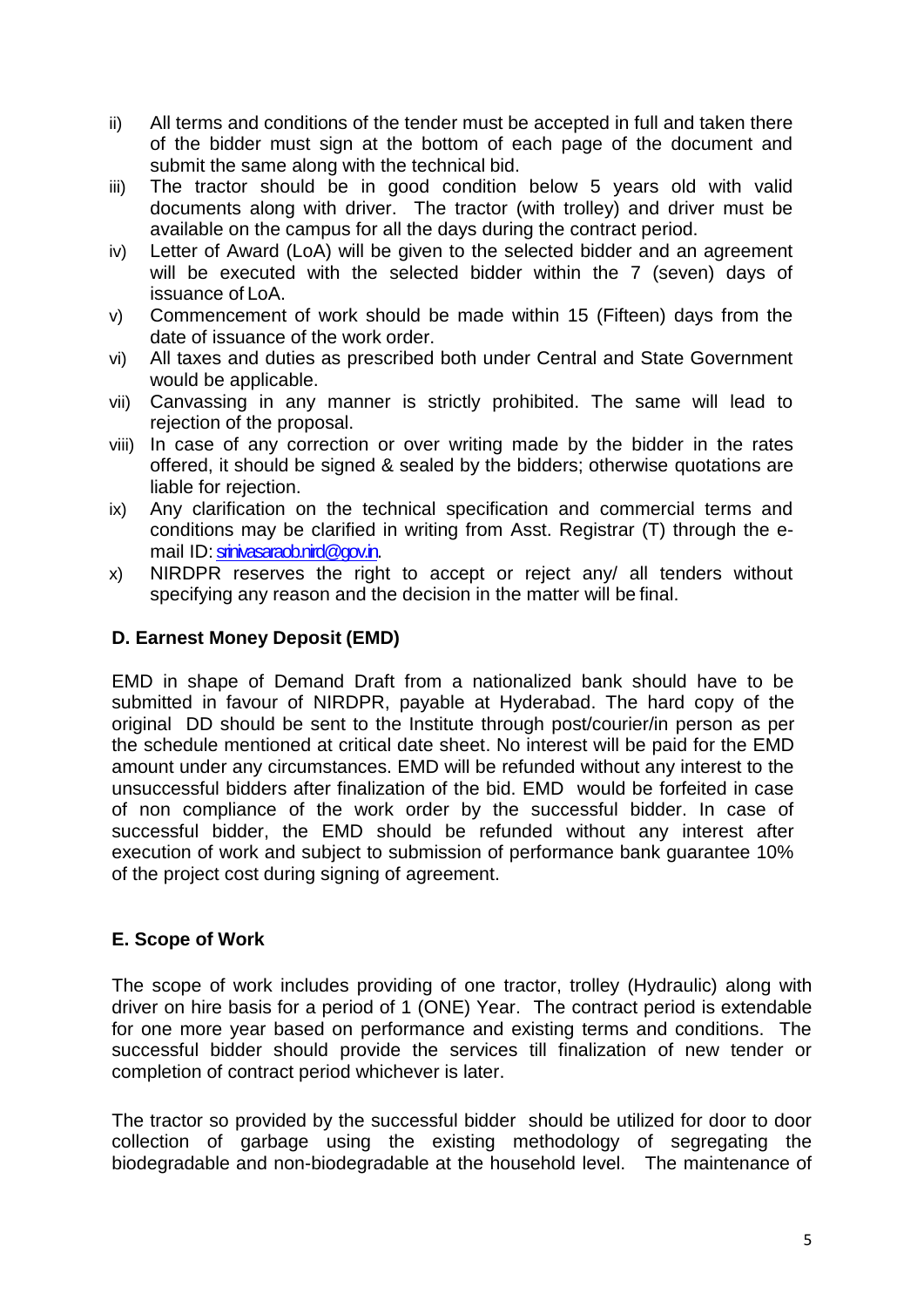the tractor and trolley should be done by the successful bidder. Dry leaves from the cylindrical bins have to be collected and disposed at the site identified by the authorized representative of the Institute.

The tractor may also used for shifting of material from one place to another place within the campus. The approximate usage will be maximum below 5 hours per The approximate usage will be maximum below 5 hours per day and 150 hours per month.

The successful bidder should engage a driver with HMV license for driving the tractor. The vehicle driver must wear the uniform prescribed.

The Institute owned a tanker. The drinking water is to be collected and arrange to be supplied at the identified locations on door-to-door basis using the Tractor for 365 days in a year without any interruption.

# **F. Documents required**

The following documents are necessary during signing of contract and must be submitted by the bidder:

- a. Registration Certificates of the Tractor and Trolley
- b. Insurance of the Tractor and Trolley
- c. Copy of Valid driving license of relevant category duly issued by a Government Authority, for the driver.
- d. Original Pollution Certificates, duly renewed from time to time, of the Tractor
- e. Copy of the PAN Card of the firm/ company
- f. Copy of the GST registration Number of the firm/ company

# **G. Roles and Responsibility**

- a. The Driver of the tractor will be provided by the contractor and the charges for the same must be included in the financial bid.
- b. The diesel used for the tractor will be provided by the bidder and the charges for the same must be included in the financial bid.
- c. The maintenance and upkeep of tractor and trolley shall be the responsibility of the bidder.
- d. The repair and maintenance expenditure of the tractor/ trolley shall be solely borne by the bidder only.
- e. The bidder will be responsible for the safety and security of the tractor/ trolley, the engaged for this purpose. NIRDPR will not be liable for any damages occurring on this count in any circumstances.
- f. The tractor along with the driver deployed at NIRDPR must be covered with insurance and NIRDPR will not be responsible for any damages and subsequent happening/ mis-happening in any circumstances.
- g. In case of break-down of any tractor/ trolley, the contractor shall have to provide the replacement immediately, any delay of more than one day will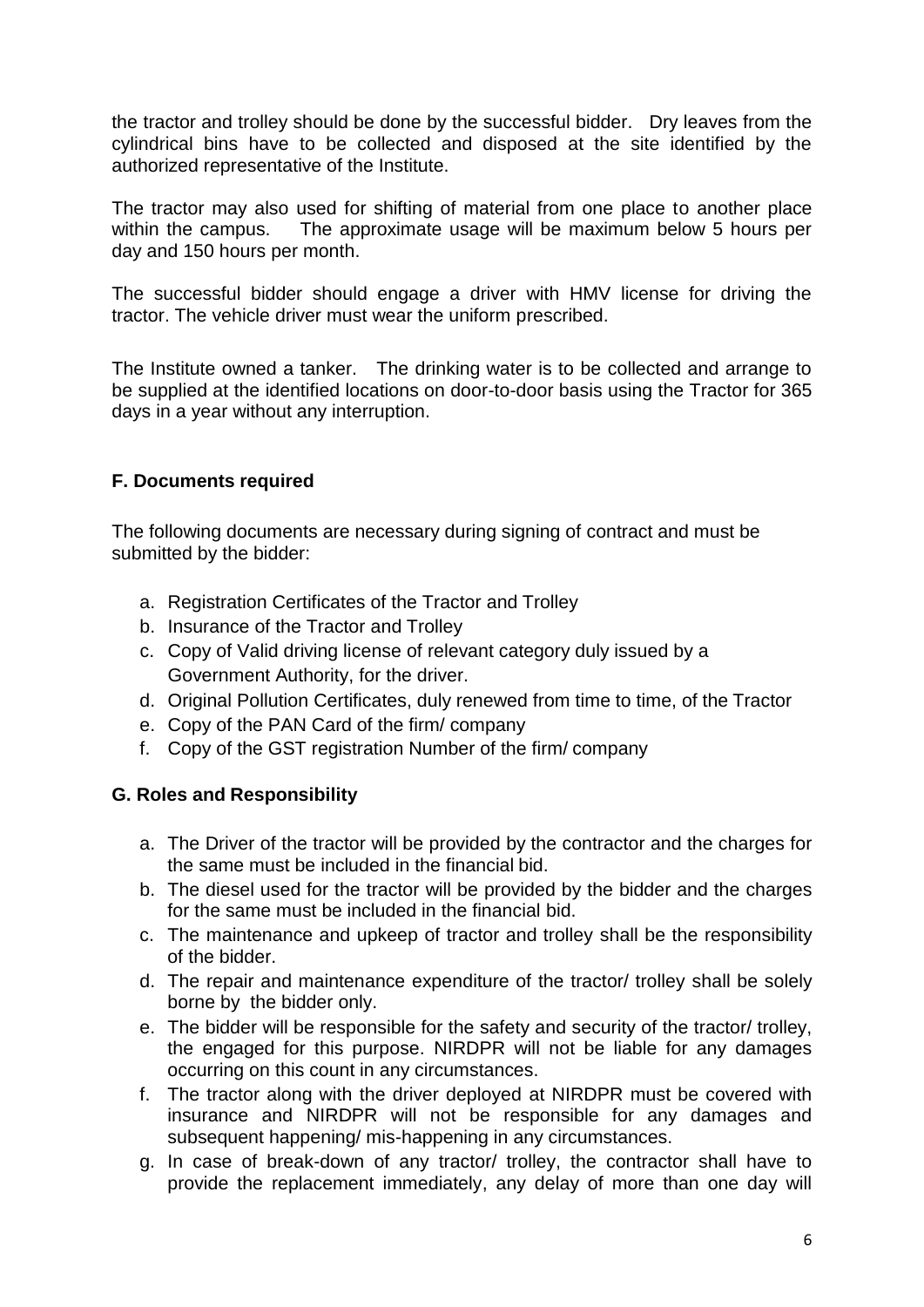invite a penalty of double the payment made for tractor-trolley for each day.

- h. At any point of time, if the engaged driver will stay on leave or otherwise remain absent on a particular day/s; then it is the responsibility of bidder to arrange alternate driver.
- i. The contractor will be responsible for any damages in the eventuality of any accident/mis- happening. NIRDPR will not be responsible for any damages on this count.

## **H. Security Deposit**

- a. 10% of the value of the contract in the form of bank guarantee, must be deposited while signing of contract with NIRDPR.
- b. This bank guarantee can be revoked by NIRDPR in case of nonperformance by the bidder.

## **I. Penalty Clause**

**a.** In case of breach of any of the provisions of the terms and conditions, penalty @ Rs. 1000/- (one thousand) per day shall be levied.

### **J. Payment Terms**

- **a.** The payment to the contractor shall be made on monthly basis.
- **b.** The payment will be made on the basis of performance and after due certification from authorized official of NIRDPR.

### **K. Limitation of Liability**

NIRDPR will, in no case will be responsible for any accident fatal or non-fatal, caused to the driver or outsider in course of transport of garbage/water supply. All the expenditure including treatment or compensation will be entirely borne by the bidder. The bidder shall also be responsible for any claims of the driver including PF, Gratuity, ESI & other legal obligations.

## **L. Arbitration**

In the event of any question, dispute or difference arising out of these conditions or any conditions contained in the Work Order or in connection with this contract, the same shall be referred to the sole arbitration of the DIRECTOR GENERAL, NIRDPR or a person to be appointed by him. The award of the arbitrator shall be final and binding on the parties to this contract.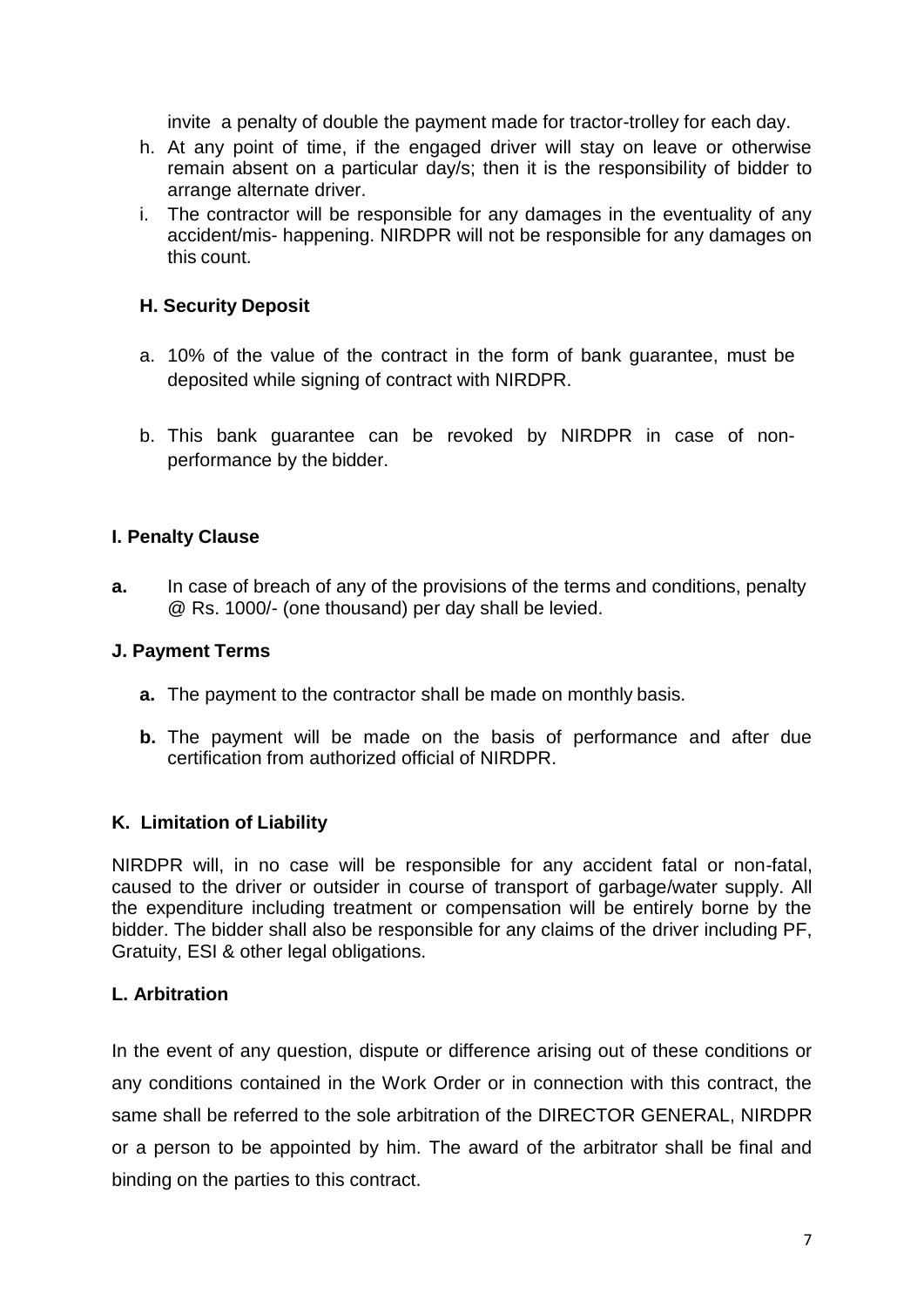# **M. Jurisdiction**

The order executed will be subject to Indian law and local courts at Hyderabad only.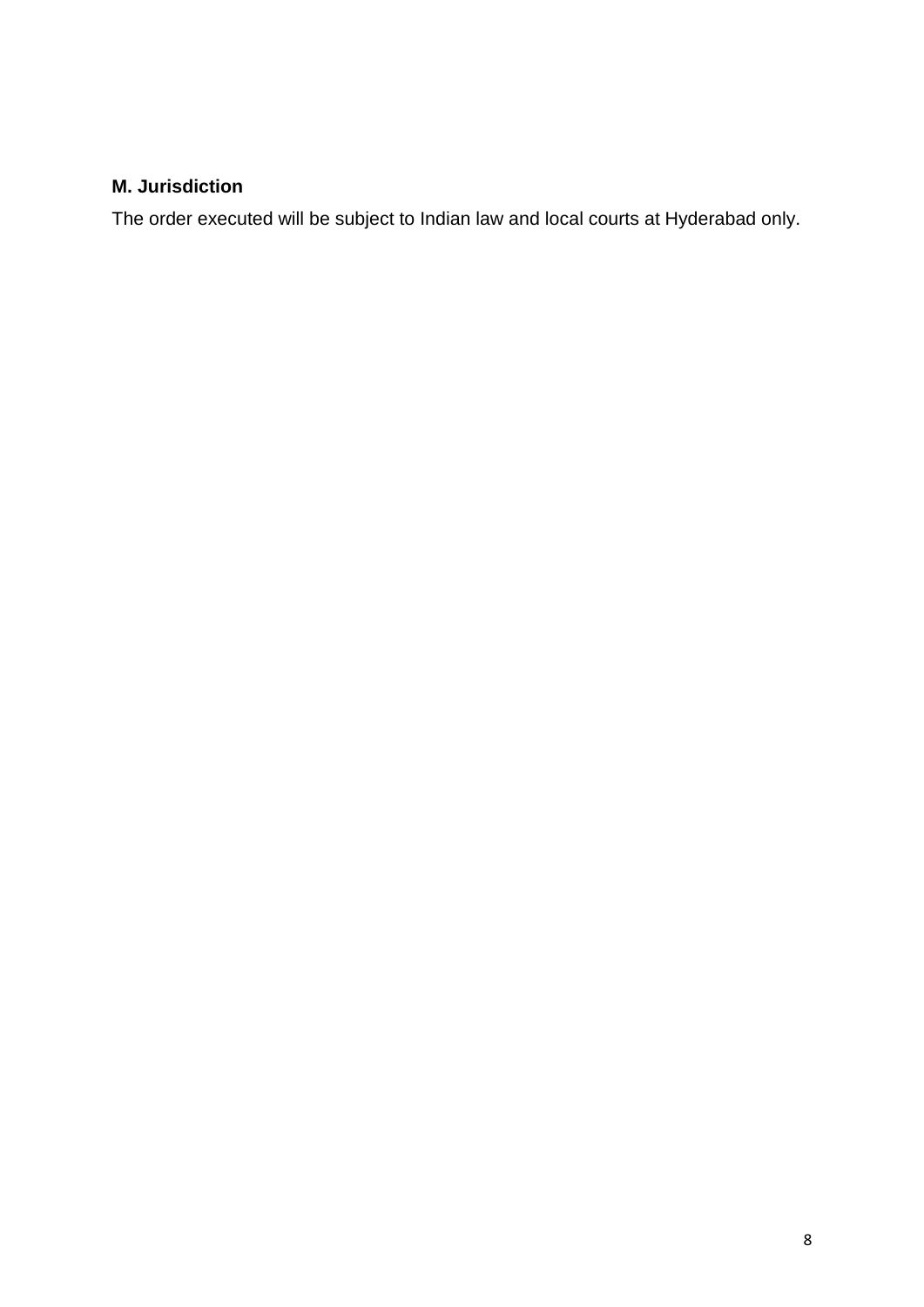# **TECHNICAL BID**

| SI. No.        | <b>Particulars</b>                             | Information to be<br>supplied by the intending<br>bidder |  |  |
|----------------|------------------------------------------------|----------------------------------------------------------|--|--|
| 1.             | Name of the Company/                           |                                                          |  |  |
|                | Firm/individual                                |                                                          |  |  |
| 2.             | Address of the Company/                        |                                                          |  |  |
|                | Firm/individual                                |                                                          |  |  |
|                | Postal<br>(a)                                  |                                                          |  |  |
|                | (b) Telephone/ Fax/ Mobile No.(s)              |                                                          |  |  |
|                | (c) E-mail ID                                  |                                                          |  |  |
|                | (d) Website address, if any                    |                                                          |  |  |
| 3.             | (a) Year of establishment of the Co.<br>/ Firm |                                                          |  |  |
|                | (b) For how long the Co./ Firm has             |                                                          |  |  |
|                | been providing tractors on hire                |                                                          |  |  |
|                | basis to Government/ Semi-                     |                                                          |  |  |
|                | Govt./large private organizations?             |                                                          |  |  |
|                | (proof to be submitted)                        |                                                          |  |  |
|                | PAN No.<br>(c)                                 |                                                          |  |  |
|                | <b>EPF Registration No.</b><br>(d)             |                                                          |  |  |
|                | <b>ESI Registration No.</b><br>(e)             |                                                          |  |  |
|                | <b>GST Registration No.</b><br>(d)             |                                                          |  |  |
| 6.             | Details of Demand Draft submitted              |                                                          |  |  |
|                | towards Bid Security/ Earnest                  |                                                          |  |  |
|                | Money Deposit for Rs. 20,000/-                 |                                                          |  |  |
| 7 <sub>1</sub> | Annual Turnover during the                     | Year<br>Turnover (in                                     |  |  |
|                | preceding three years i.e. 2016-17,            | Rs.)                                                     |  |  |
|                | 2017-18 and 2018-19(copy of                    | 2016-17                                                  |  |  |
|                | audited Balance Sheet and Profit &             | 2017-18                                                  |  |  |
|                | Loss Account to be submitted)                  | 2018-19                                                  |  |  |
| 8.             | Did the Co. / Firm get Income Tax              |                                                          |  |  |
|                | Assessment returns for the years               |                                                          |  |  |
|                | 2017-18, 2018-19 and 2019-20                   |                                                          |  |  |
|                | (copy ITCC for each year to be                 |                                                          |  |  |
|                | submitted)                                     |                                                          |  |  |
| 9.             | Has the Co. / Firm ever been                   |                                                          |  |  |
|                | blacklisted?                                   |                                                          |  |  |

**Signature**

**Date………………….. Place………………….**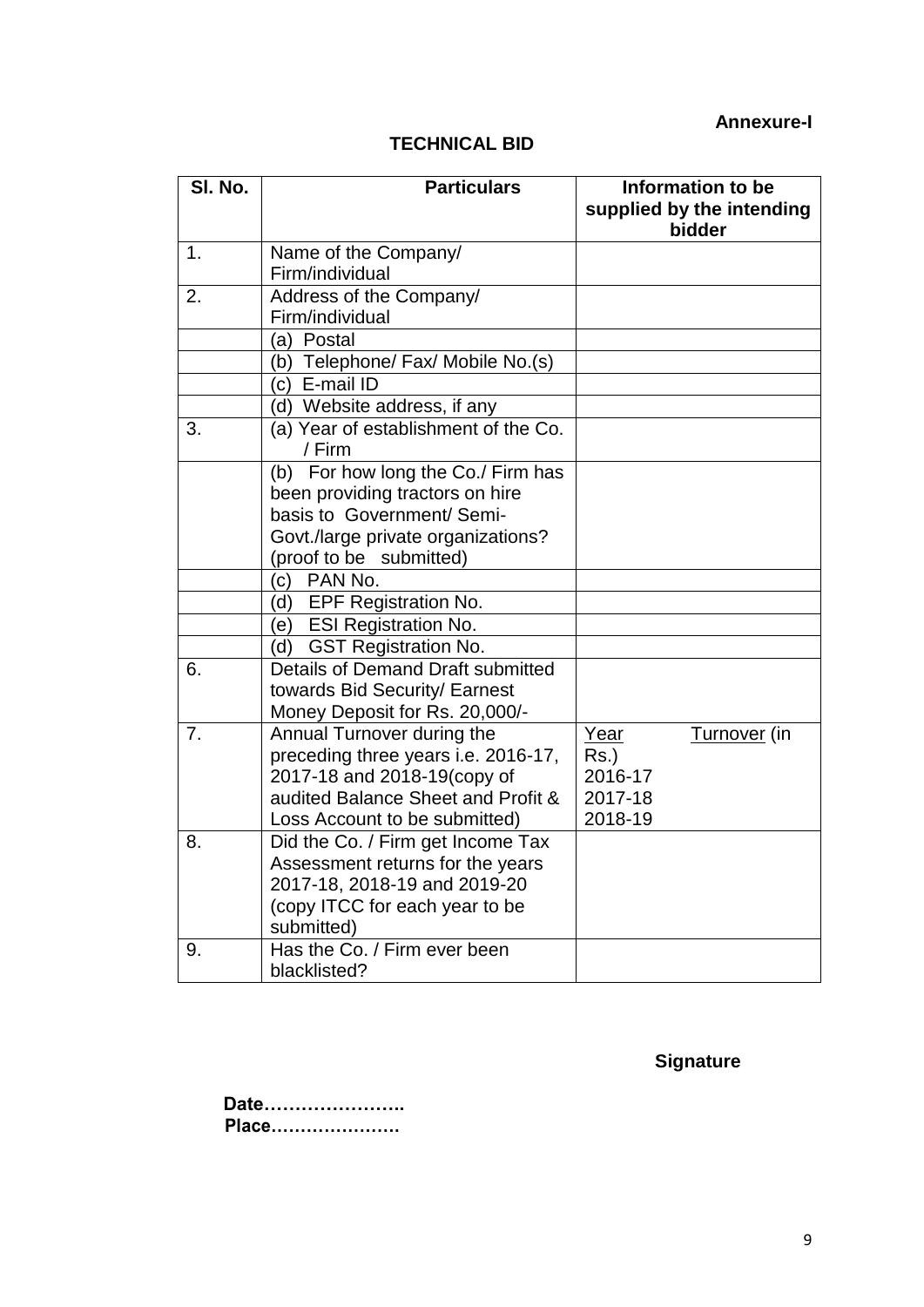#### **Annexure-II**

# **Financial Bid**

# **Per Month Charges:**

| <b>SI</b><br>N<br>$\mathbf{o}$ | Name of<br>the<br><b>Item</b>                                                                      | No. of<br><b>Units</b><br><b>Require</b><br>d | <b>Unit</b><br><b>Charges</b><br>in INR<br><b>Excludi</b><br>ng of<br><b>GST</b> | GST in % | Unit<br><b>Charges</b><br>in INR<br>includi<br>ng of<br><b>GST</b> | <b>Total</b><br><b>Charges</b><br>per<br><b>Month in</b><br><b>INR</b> for 1<br>Unit<br>including<br>Οf<br><b>GST</b> |
|--------------------------------|----------------------------------------------------------------------------------------------------|-----------------------------------------------|----------------------------------------------------------------------------------|----------|--------------------------------------------------------------------|-----------------------------------------------------------------------------------------------------------------------|
| 1                              | Tractor -<br><b>Trolleys</b><br>(Hydraulic<br>type) with<br><b>Driver</b><br>including fuel<br>etc | 1                                             |                                                                                  |          |                                                                    |                                                                                                                       |

*\*The charges shall be inclusive all other taxes/ duties.*

**Signature & seal of the Authorized Signatory**

**Date:**

**Place:**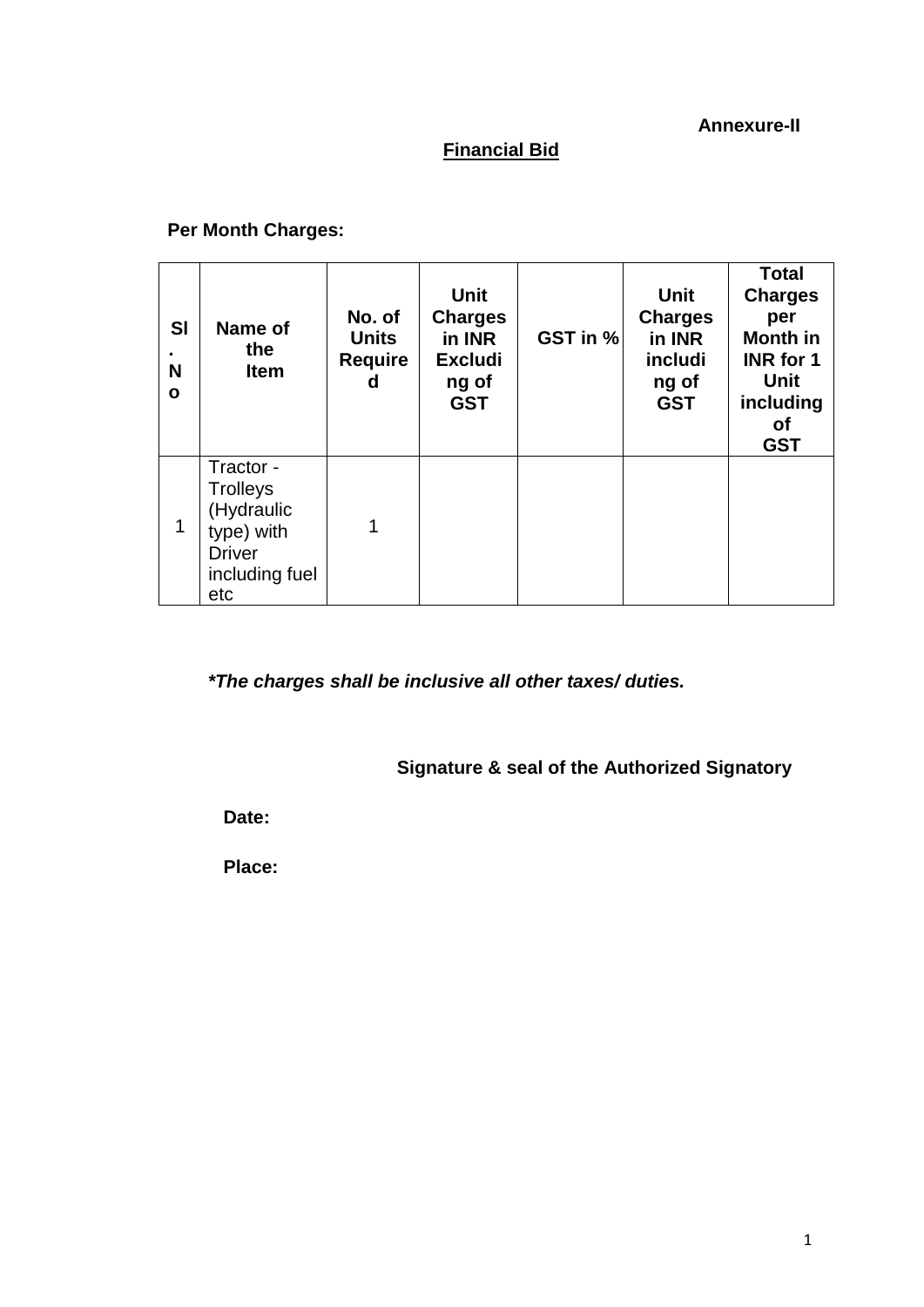#### **ANNEXURE-III**

#### **Instructions to Bidders for bid submission:**

As per the directives of Department of Expenditure, this tender document has been published on the Central Public Procurement Portal (URL: [https://eprocure.gov.in.](https://eprocure.gov.in/) ). The bidders are required to submit soft copies of their bids electronically on the CPP Portal, using valid Digital Signature Certificates. The instructions given below are meant to assist the bidders in registering on the CPP Portal, prepare their bids in accordance with the requirements and submitting their bids online on the CPP Portal.

More information useful for submitting online bids on the CPP Portal may be obtained at:

#### [https://eprocure.gov.in.](https://eprocure.gov.in/)

#### **1. Registration**

- i) Bidders are required to enroll on the e-Procurement module of the Central Public Procurement Portal (URL: [https://eprocure.gov.in.](https://eprocure.gov.in/) ) by clicking on the link **"Online Bidder Enrollment"** on the CPP Portal is free of charge.
- ii) As part of the enrolment process, the bidders will be required to choose a unique username and assign a password for their accounts.
- iii) Bidders are advised to register their valid email address and mobile numbers as part of the registration process. These would be used for any communication from the CPP Portal.
- iv) Upon enrolment, the bidders will be required to register their valid Digital Signature Certificate (Class II or Class III Certificates with signing key usage) issued by any Certifying Authority recognized by CCA India (e.g. Sify / TCS / nCode / eMudhra etc.), with their profile.
- v) Only one valid DSC should be registered by a bidder. Please note that the bidders are responsible to ensure that they do not lend their DSC's to others which may lead to misuse.
- vi) Bidder then logs in to the site through the secured log-in by entering their user ID / password and the password of the DSC / e-Token.

#### **2. Searching for tender documents**

i) There are various search options built in the CPP Portal, to facilitate bidders to search active tenders by several parameters. These parameters could include Tender ID, organization name, location, date, value, etc. There is also an option of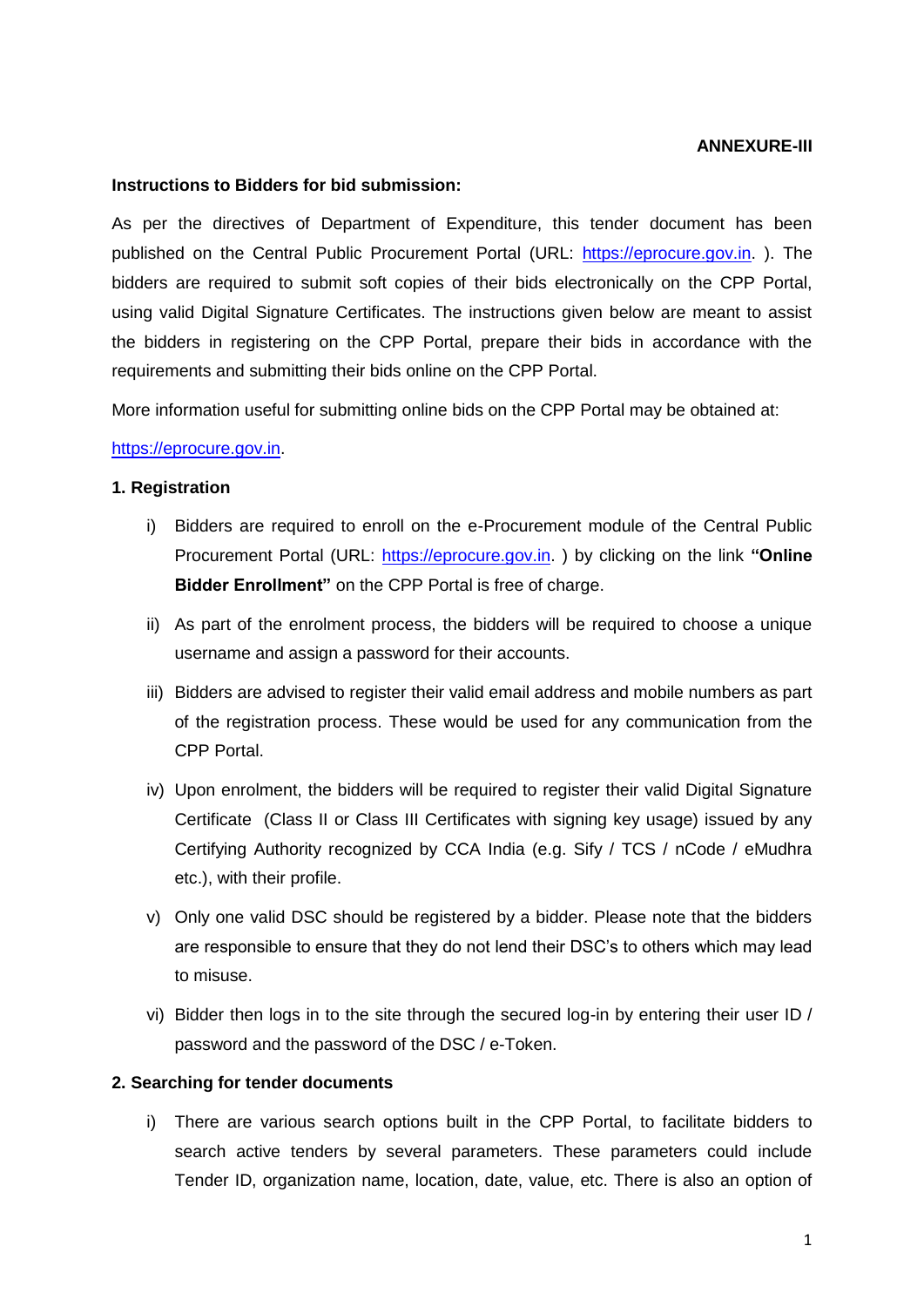advanced search for tenders, wherein the bidders may combine a number of search parameters such as organization name, form of contract, location, date, other keywords etc. to search for a tender published on the CPP Portal.

- ii) Once the bidders have selected the tenders they are interested in, they may download the required documents / tender schedules. These tenders can be moved to the respective 'My Tenders' folder. This would enable the CPP Portal to intimate the bidders through SMS / e-mail in case there is any corrigendum issued to the tender document.
- iii) The bidder should make a note of the unique Tender ID assigned to each tender, in case they want to obtain any clarification / help from the Helpdesk.

#### **3. Preparation of bids**

- i) Bidder should take into account any corrigendum published on the tender document before submitting their bids.
- ii) Please go through the tender advertisement and the tender document carefully to understand the documents required to be submitted as part of the bid. Please note the number of covers in which the bid documents have to be submitted, the number of documents - including the names and content of each of the document that need to be submitted. Any deviations from these may lead to rejection of the bid.
- iii) Bidder, in advance, should get ready the bid documents to be submitted as indicated in the tender document / schedule and generally, they can be in PDF / XLS / RAR / DWF formats. Bid documents may be scanned with 100 dpi with black and white option.
- iv) To avoid the time and effort required in uploading the same set of standard documents which are required to be submitted as a part of every bid, a provision of uploading such standard documents (e.g. PAN card copy, annual reports, auditor certificates etc.) has been provided to the bidders. Bidders can use "My Space" area available to them to upload such documents. These documents may be directly submitted from the "My Space" area while submitting a bid, and need not be uploaded again and again. This will lead to a reduction in the time required for bid submission process.

#### **4. Submission of bids**

i) Bidder should log into the site well in advance for bid submission so that he/she upload the bid in time i.e. on or before the bid submission time. Bidder will be responsible for any delay due to other issues.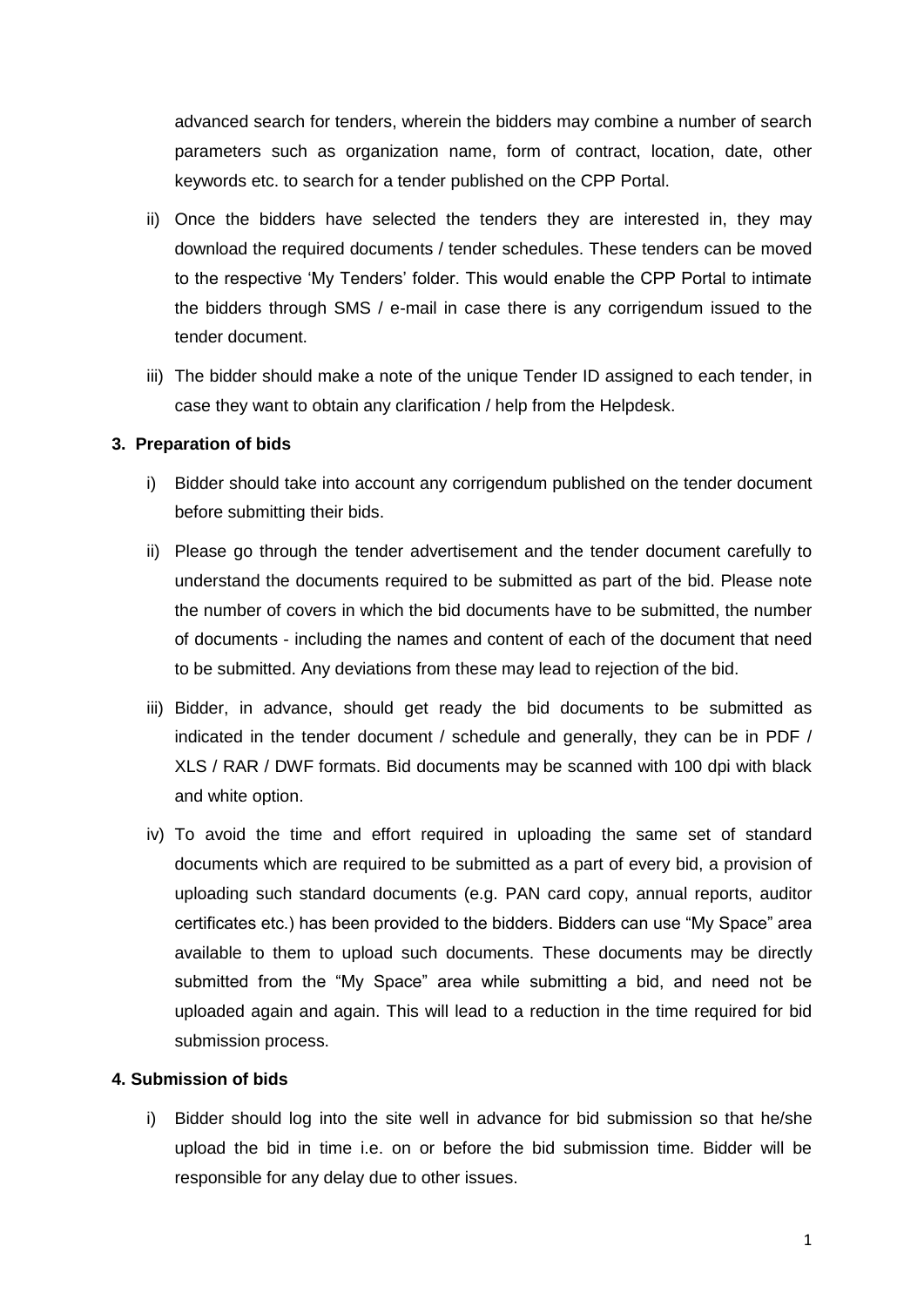- ii) The bidder has to digitally sign and upload the required bid documents one by one as indicated in the tender document.
- iii) Bidder has to select the payment option as "offline" to pay the tender fee / EMD as applicable and enter details of the instrument.
- iv) Bidder should prepare the DD towards EMD as per the instructions specified in the tender document. The original DD should be posted/couriered/given in person to the Tender Processing Section, latest by the last date of bid submission. The details of the DD/any other accepted instrument, physically sent, should tally with the details available in the scanned copy and the data entered during bid submission time. Otherwise the uploaded bid will be rejected.
- v) A standard price bid format has been provided with the tender document to be filled by all the bidders. Bidders are requested to note that they should necessarily submit their financial bids in the format provided and no other format is acceptable. Bidders are required to download the file and quote the amount on hard copy. Once the details have been completed, the bidder should submit it online in form of soft copy, if the file is found to be modified by the bidder, the bid will be rejected.
- vi) The server time (which is displayed on the bidders' dashboard) will be considered as the standard time for referencing the deadlines for submission of the bids by the bidders, opening of bids etc. The bidders should follow this time during bid submission.
- vii) All the documents being submitted by the bidders would be encrypted using PKI encryption techniques to ensure the secrecy of the data. The data entered cannot be viewed by unauthorized persons until the time of bid opening. The confidentiality of the bids is maintained using the secured Socket Layer 128 bit encryption technology. Data storage encryption of sensitive fields is done.
- viii)The uploaded tender documents become readable only after the tender opening by the authorized bid openers.
- ix) Upon the successful and timely submission of bids, the portal will give a successful bid submission message & a bid summary will be displayed with the bid no. and the date & time of submission of the bid with all other relevant details.
- x) The bid summary has to be printed and kept as an acknowledgement of the submission of the bid. This acknowledgement may be used as an entry pass for any bid opening meetings.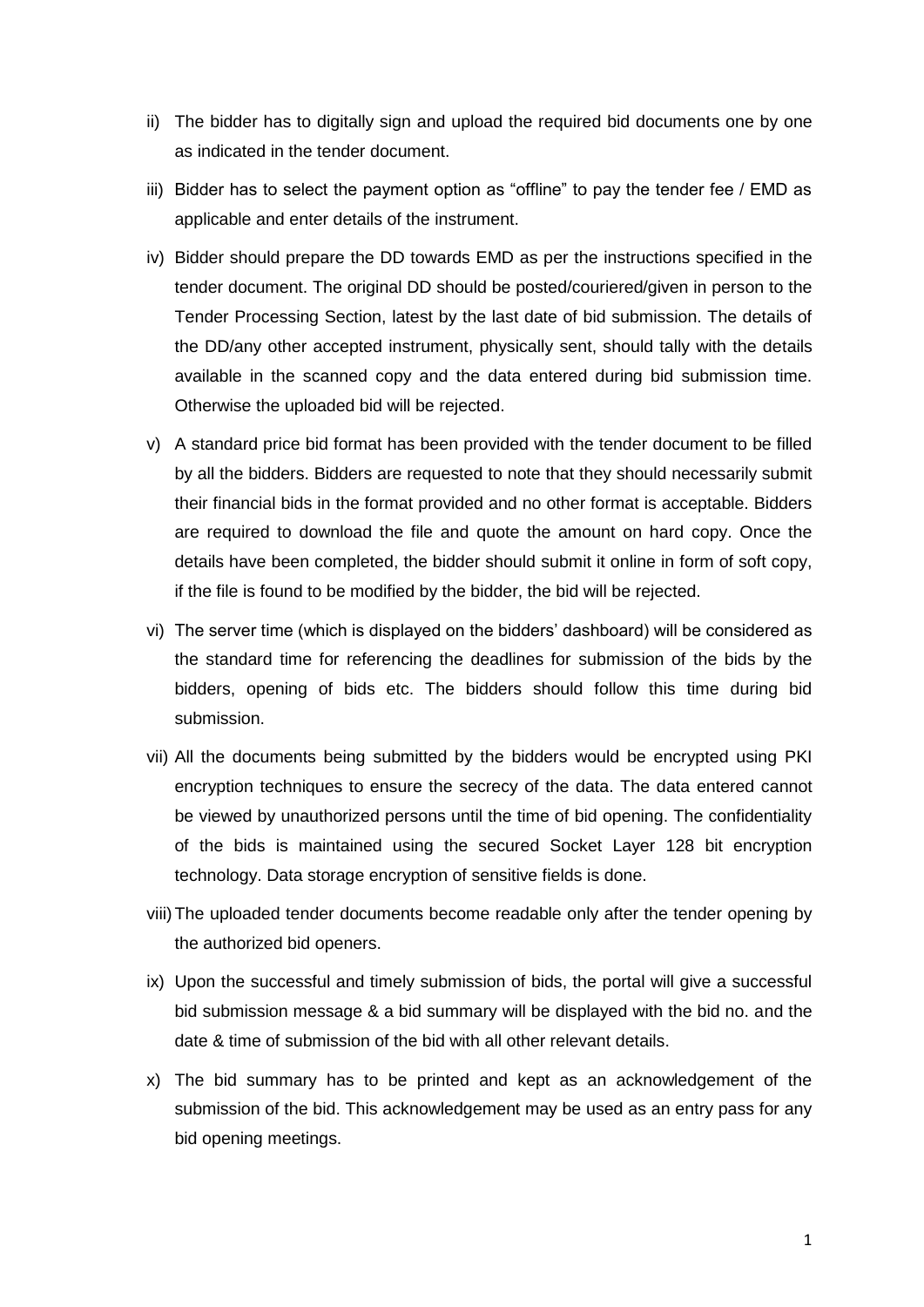#### **5. Assistance to bidders**

- i) Any queries relating to the tender document and the terms and conditions contained therein should be addressed to the Tender Inviting Authority or the relevant contact person.
- ii) Any queries relating to the process of online bid submission or queries relating to CPP Portal in general may be directed to the 24x7 CPP Portal Helpdesk. The contact number for the helpdesk is 1800 233 7315.